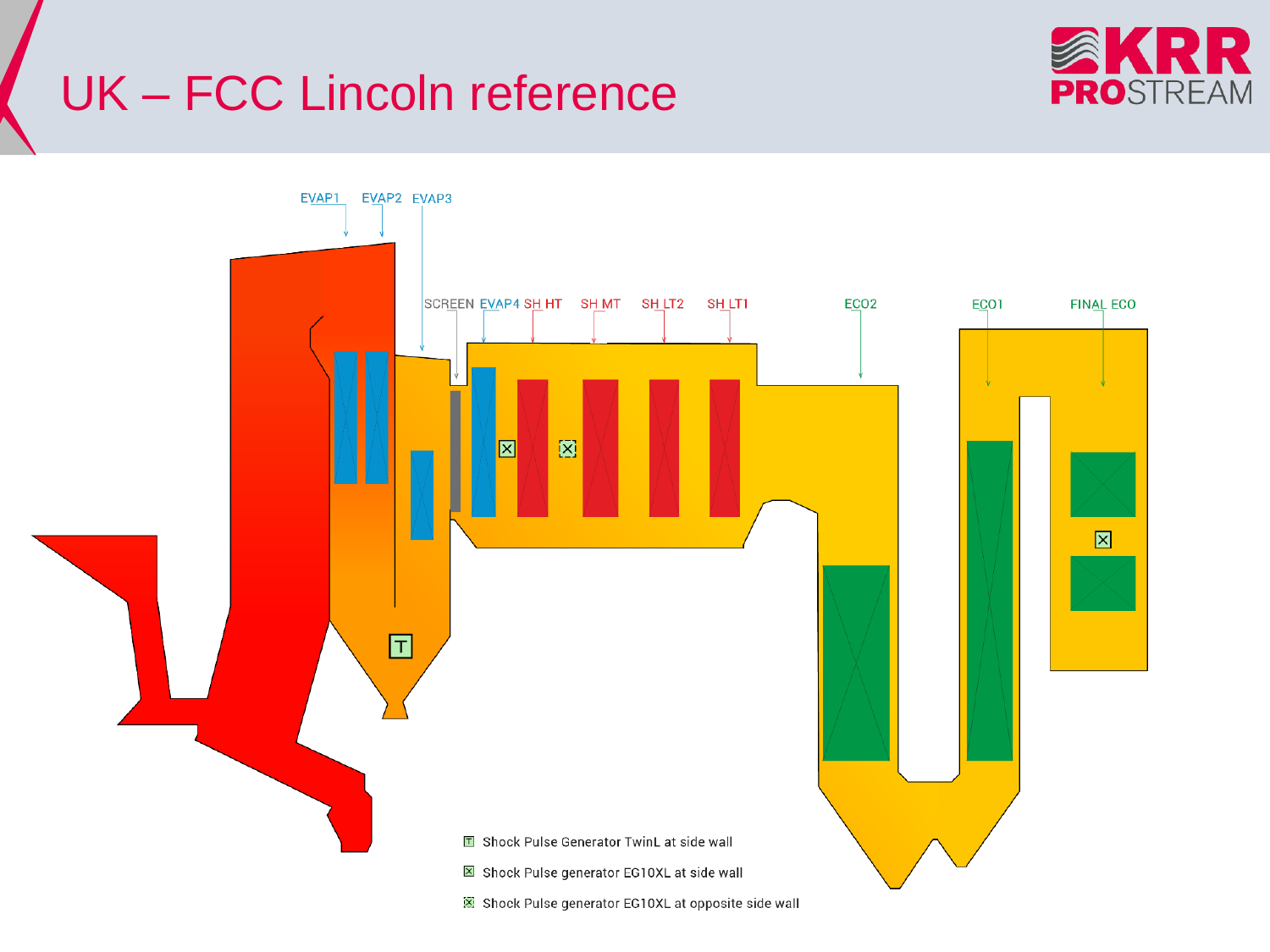## UK – FCC Lincoln reference



- 68 t/h steam flow, 58 bar, 400°C, Throughput: 190,000tpa waste (Original design spec:150,000tpa)
- Boiler width pass  $2/3 = 9.4$ m (with suspended evaporator panels); Boiler width pass  $4 = 6.25$ m
- The plant was just achieving the desired 8000+ operating hours prior to SPG install.
- 1 x TwinL SPG unit operational since August 2016, located at bottom hopper of 2<sup>nd</sup>/3<sup>rd</sup> pass, operated at 1 cycle per hour.
- Shower cleaning in 2<sup>nd</sup>/3<sup>rd</sup> pass completely stopped from first installation.
- Reduced and maintained stable temperatures at inlet to 4<sup>th</sup> pass, no need for any online detonative cleaning on the screen tubes which was required previous to the TwinL install. Historically the detonative cleaning had lead to some blockages bringing the boiler offline.
- Hopper is now kept clear, regular cleaning means ash flow is controlled and screw doesn't trip. Before the TwinL was installed, blockages were possible after only 6 weeks, bringing the plant offline.
- Fouling condition and temperature profile throughout boiler improved following stop of shower cleaning and start of the SPG. Didn't require use of SH attemperator sprays for some time and then used only infrequently.
- Since the installation of the TwinL, combined with the stop of the rake sootblower, the final Comeco ECO lasts between 12 month outages without any additional cleaning.
- During maintenance stop: reduced standstill period, less material for disposal and easier to clean.
- In Jan 2019 2 x EG10XL were fitted between the EVAP/SH HT and SH HT/SH MT since rappers were not always effective and some fouling still occurred. 1 x EG10XL was also fitted between the two Comeco finned tube ECO bundles (replacing the rake sootblower).
- The plant is aiming to run 18-24 months between outages, the SPGs installed in 2019 are part of this strategy.
- Plant supplier: CNIM
- Plant operator: FCC Environment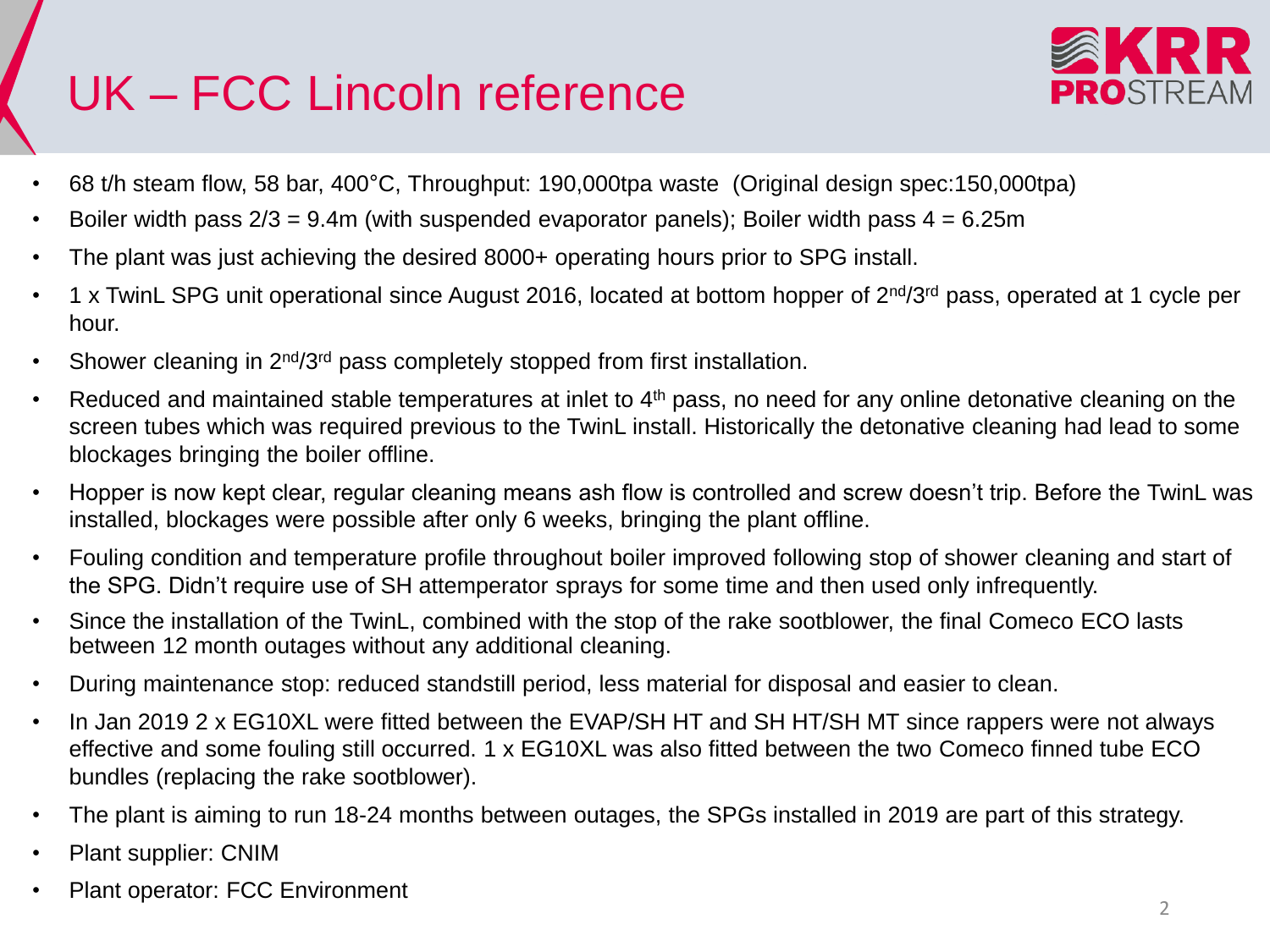## UK – FCC Lincoln reference



2016 – TwinL SPG model installed on 2nd/3rd

pass, shower cleaning stopped. Inlet temperature lower and more stable even with higher furnace

2015/16 – With shower cleaning and detonative cleaning (before the SPG was installed)